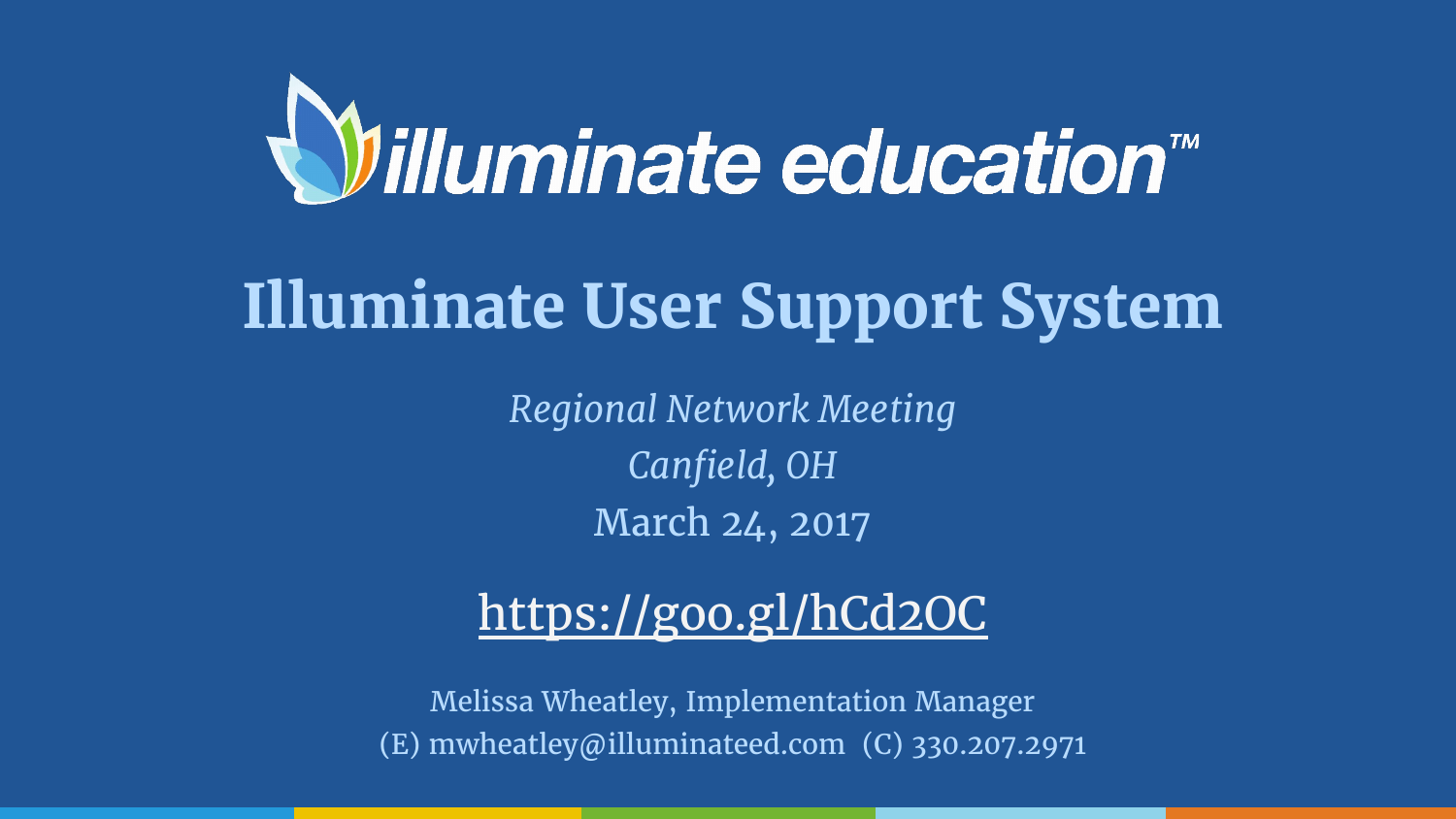# **ILLUMINATE'S MISSION STATEMENT**

Creating tools that educators can use to promote student and educator success.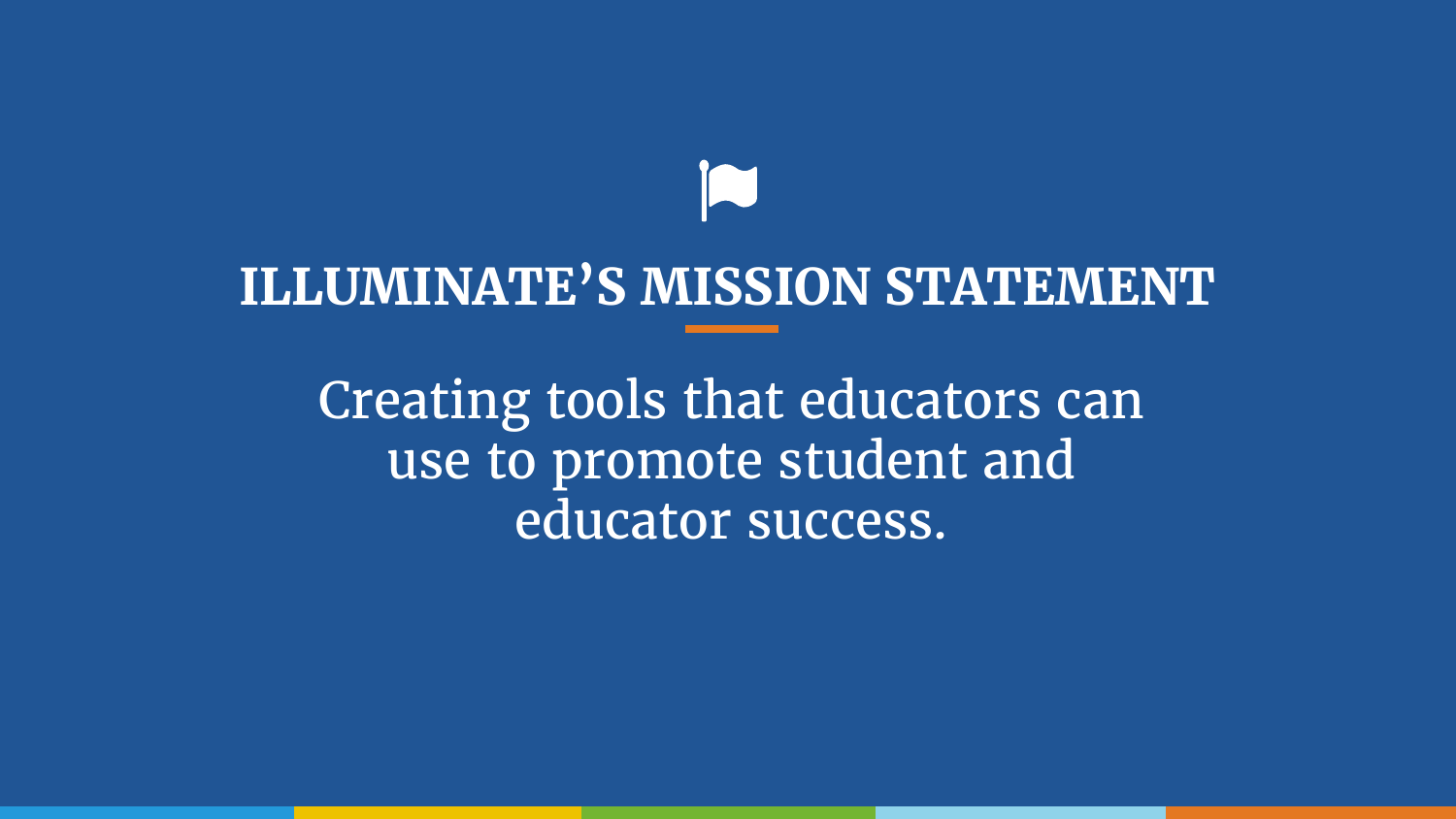## **We Are Educators Doing Technology**

## At the heart of Illuminate are educators just like you!

## **195 Illuminators**



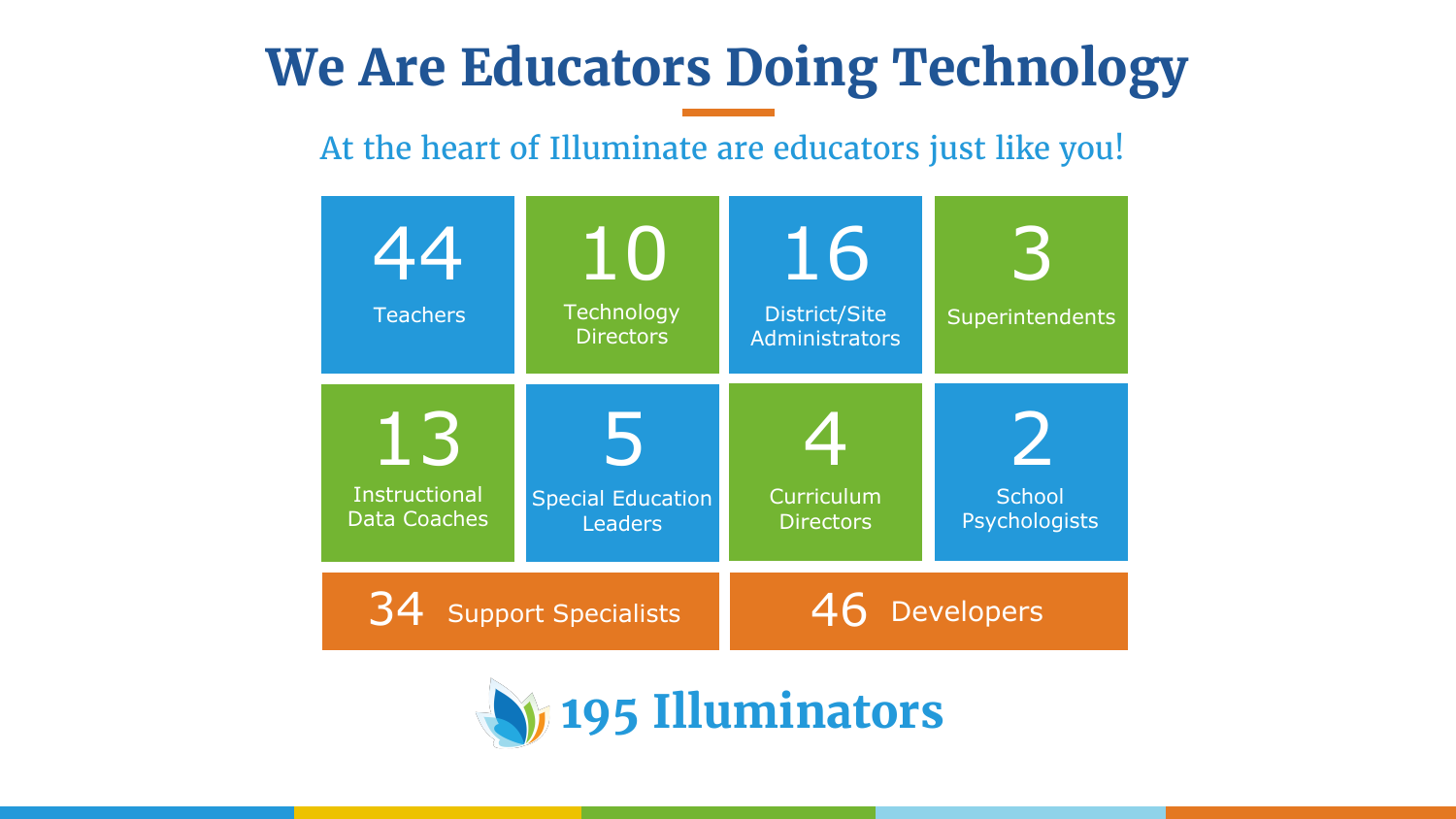# **Use of Resources and Support**

✓[Illuminate Help Center](https://illuminate.zendesk.com/hc/en-us) ✓[Illuminate Support Center](https://www.illuminateed.com/support/) ✓[Online Learning Opportunities/Illuminate U](https://www.illuminateed.com/resources/illuminate-u/) ✓[Training: In Person/Webinars](https://www.illuminateed.com/resources/training/) ✓[Professional Development/iPD](https://www.illuminateed.com/resources/professional-development/) ✓[Regional Network Meetings](https://www.illuminateed.com/resources/regional-meetings/) ✓[National User Conferences](https://www.illuminateed.com/resources/conference/) ✓[Alerts/Emails/Newsletters:Where Do I Sign Up?](http://go.illuminateed.com/preferences)

 $\mathcal{L}(\mathcal{L}(\mathcal{L}(\mathcal{L}(\mathcal{L}(\mathcal{L}(\mathcal{L}(\mathcal{L}(\mathcal{L}(\mathcal{L}(\mathcal{L}(\mathcal{L}(\mathcal{L}(\mathcal{L}(\mathcal{L}(\mathcal{L}(\mathcal{L}(\mathcal{L}(\mathcal{L}(\mathcal{L}(\mathcal{L}(\mathcal{L}(\mathcal{L}(\mathcal{L}(\mathcal{L}(\mathcal{L}(\mathcal{L}(\mathcal{L}(\mathcal{L}(\mathcal{L}(\mathcal{L}(\mathcal{L}(\mathcal{L}(\mathcal{L}(\mathcal{L}(\mathcal{L}(\mathcal{$ 

Have users taken advantage of all the resources and support that Illuminate provides?

,他们就是一个人的人,他们就是一个人的人,他们就是一个人的人,他们就是一个人的人,他们就是一个人的人,他们就是一个人的人,他们就是一个人的人,他们就是一个人的人的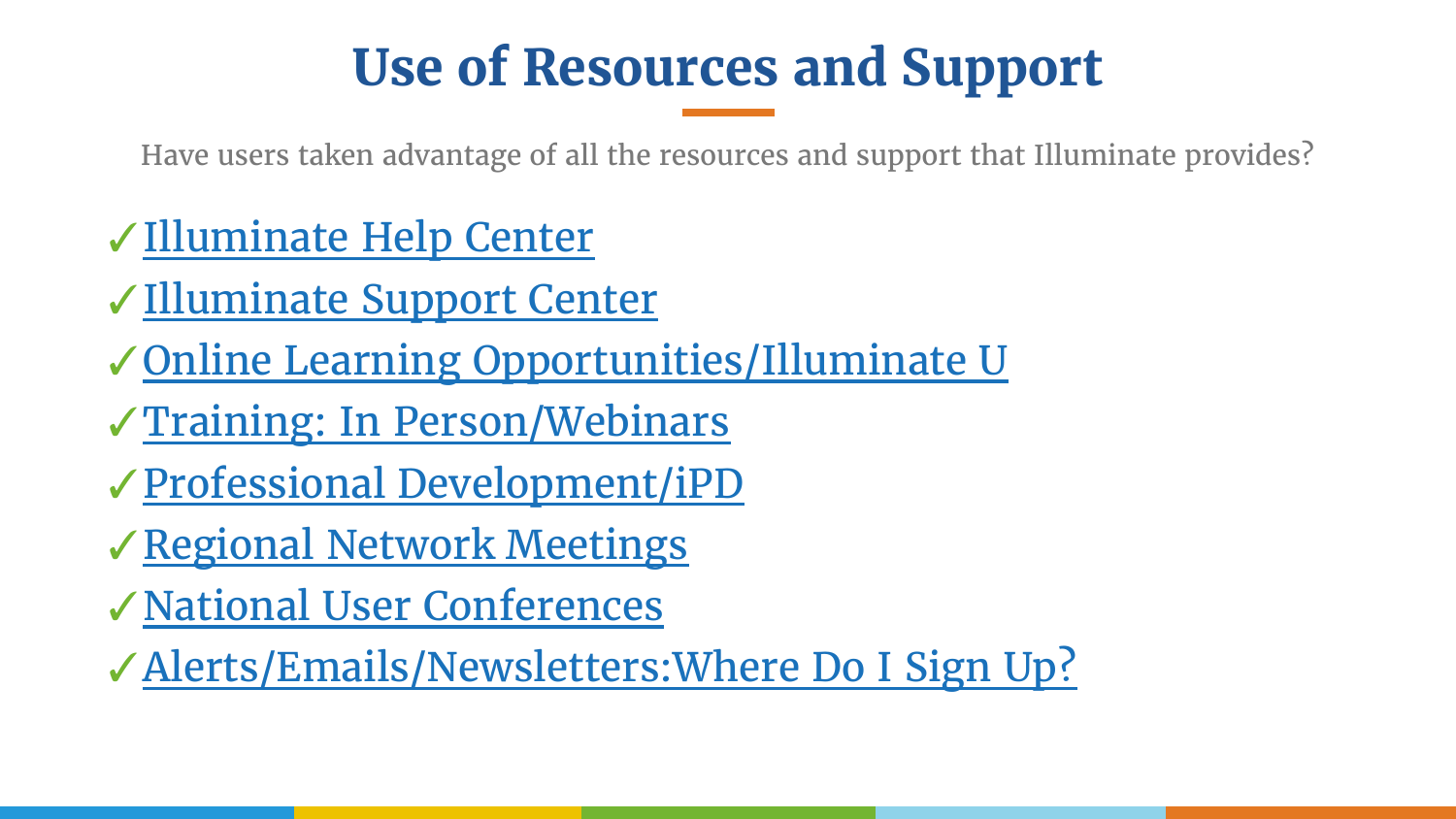





| here to help                   |                                        |
|--------------------------------|----------------------------------------|
| <b>Assessments</b>             | Attendance                             |
| Counselor                      | <b>Data Basics</b>                     |
| Gradebook                      | <b>Federal Reporting</b>               |
| <b>Home Connection Portal</b>  | <b>Illuminate University: Training</b> |
| <b>Reports</b>                 | <b>Special Education (ISE)</b>         |
| Scheduling                     | <b>State Reporting</b>                 |
| tem Setup and Admin Management | <b>Trainer Toolkit</b>                 |
| <b>Release Notes</b>           | <b>Miscellaneous</b>                   |

At Illuminate Education, we pride ourselves on providing tools and resources, right at your fingertips!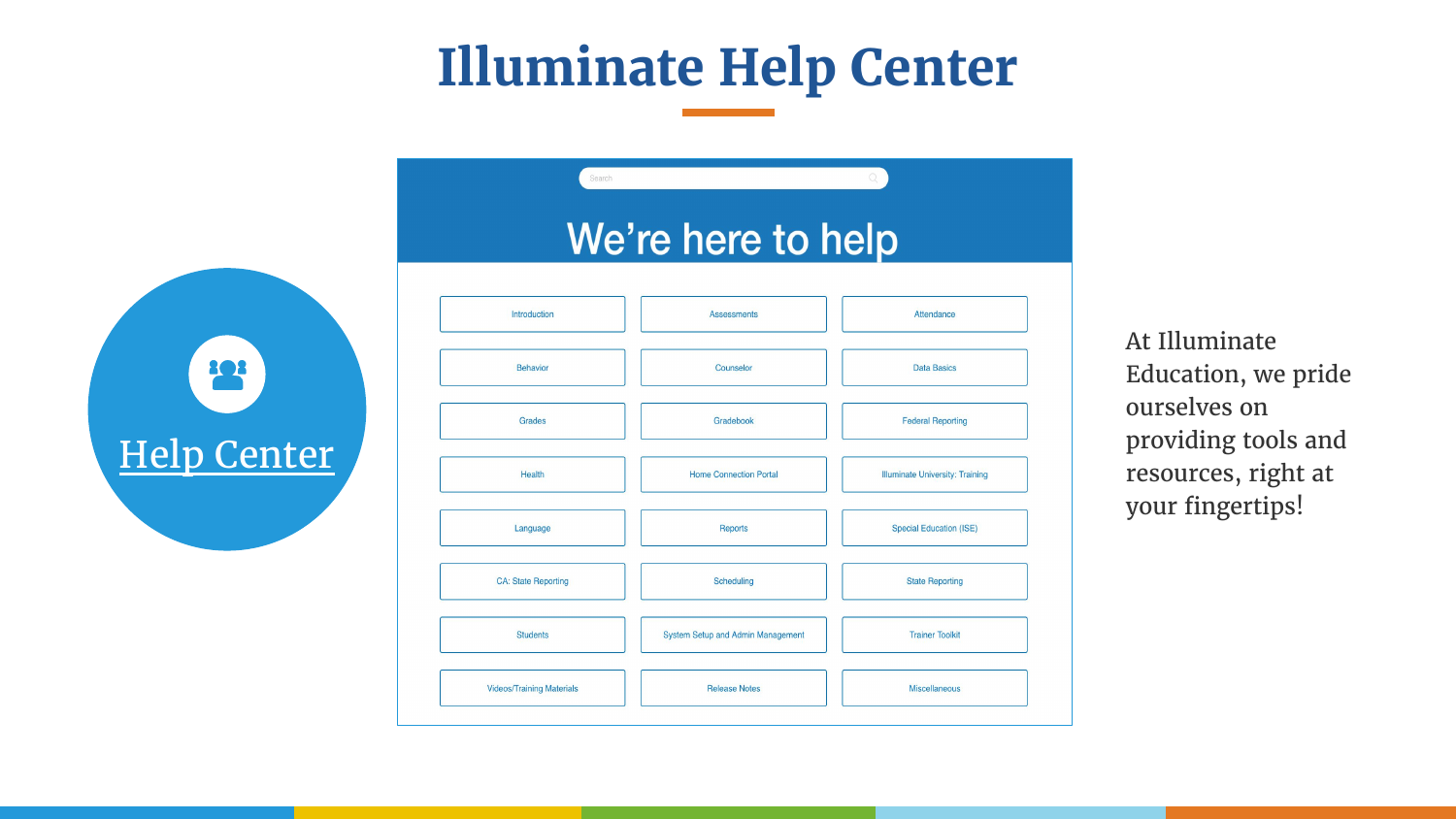# **Illuminate Support Center**



- How can we help you?
- At Illuminate Education, we pride ourselves on providing personal and helpful support. We want to get your questions answered so that you can get
- There are three simple ways to get help:

back to the students in your schools.

- **Email Support:** help@illuminateed.com
- **Support Documentation:** [support.illuminateed.com](http://support.illuminateed.com/)
- **Call Support:** (949) 242-0343
	- **Live support hours:** Monday Friday from 5:00AM to 5:00PM PST
- **Looking to talk to our sales team? Email them at** sales@illuminateed.com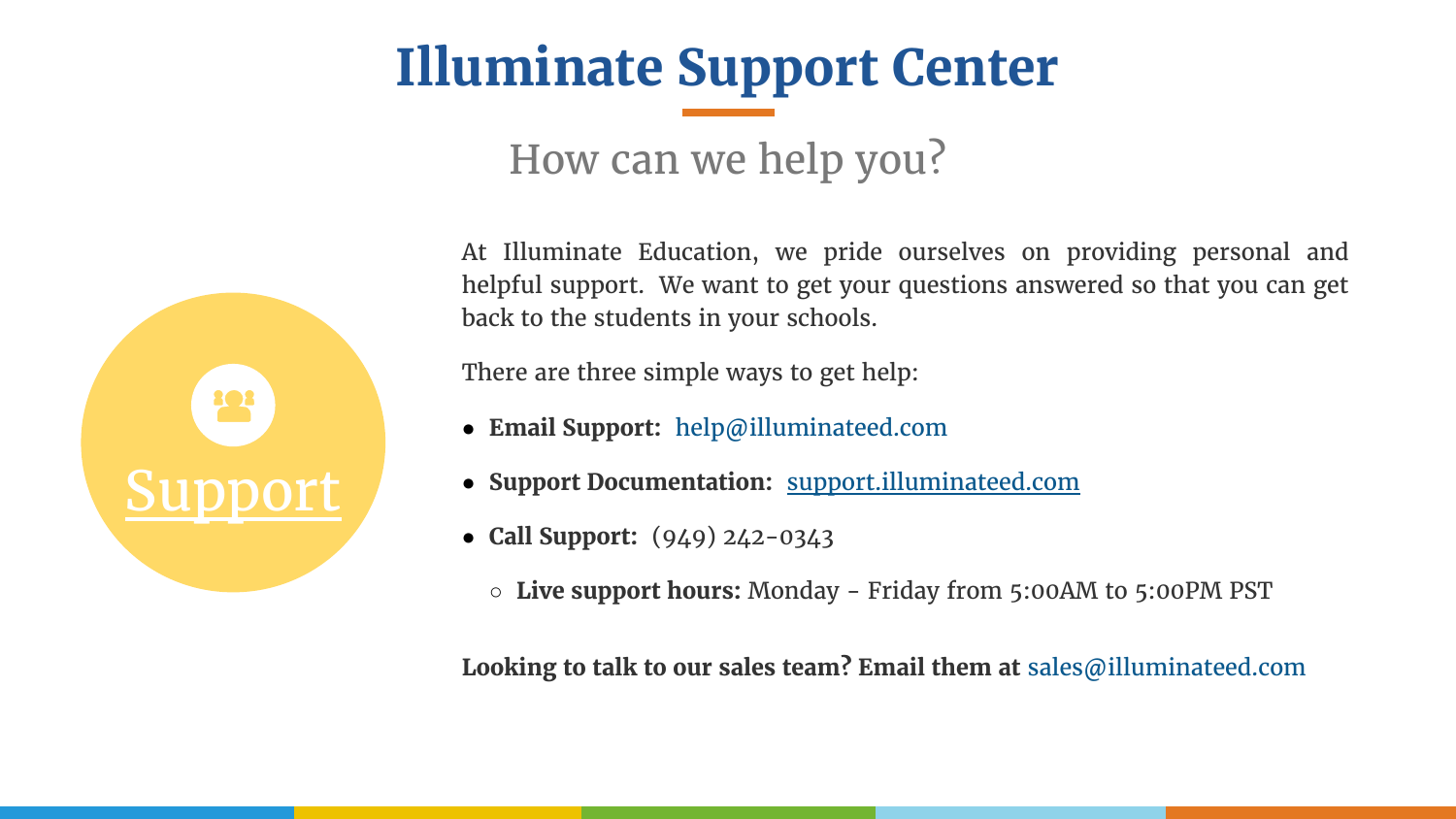# **Online Learning Opportunities**



We offer complimentary training documentation, live webinars and recorded video training on a wide range of our product features, functionality, and best practices to help you get the most out of your Illuminate platform.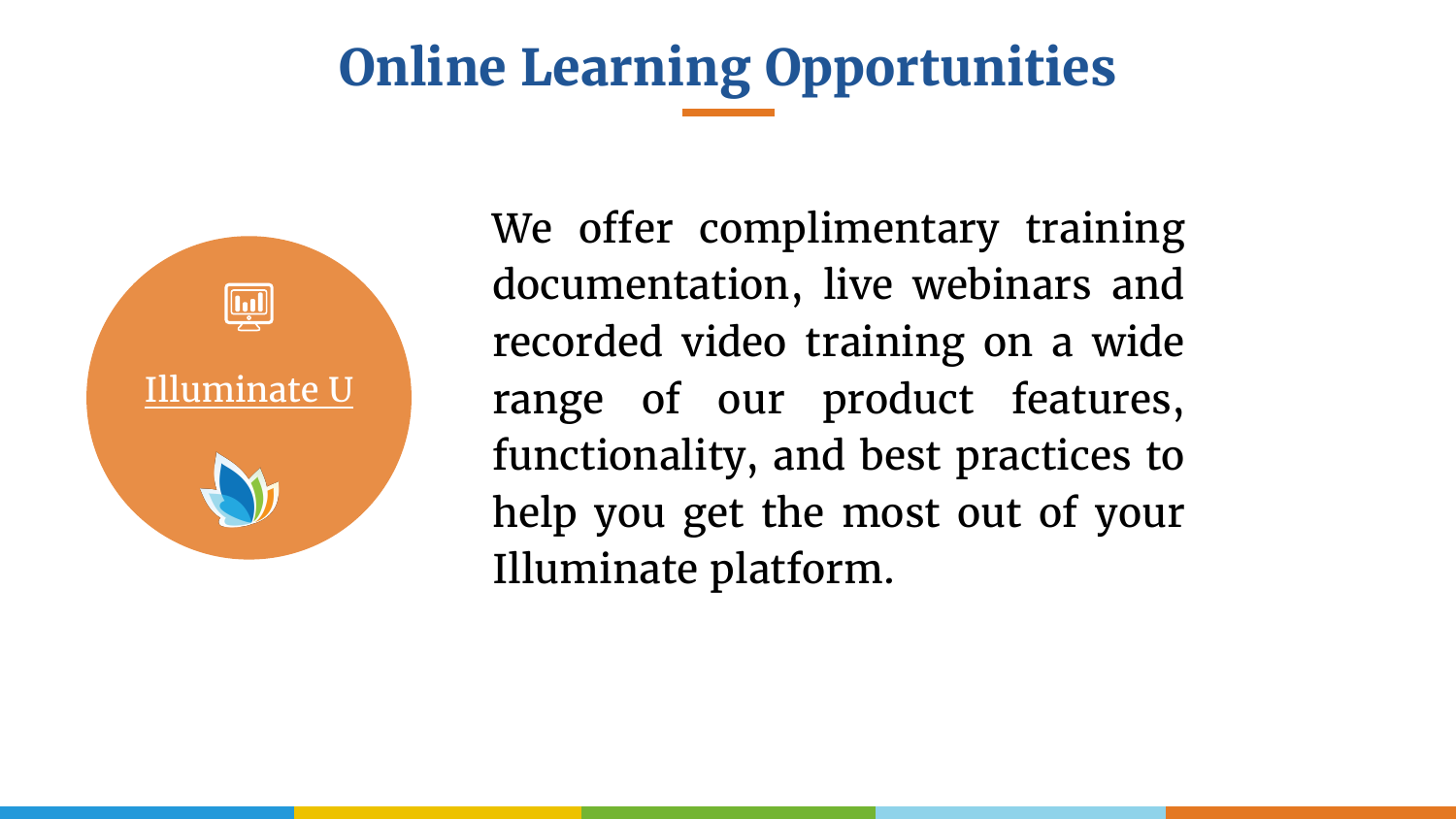# **Training Opportunities**

[Training:](https://www.illuminateed.com/resources/training/) [In-Person &](http://ppt/slides/slide23.xml) **[Webinars](https://www.illuminateed.com/resources/training/)** 





Training opportunities abound whether you're just learning to use Illuminate or you're looking to deepen your expertise in a specific area. We offer in person and virtual training on a wide range of topics, features, functionality, and best practices to help you get the most out of your Illuminate.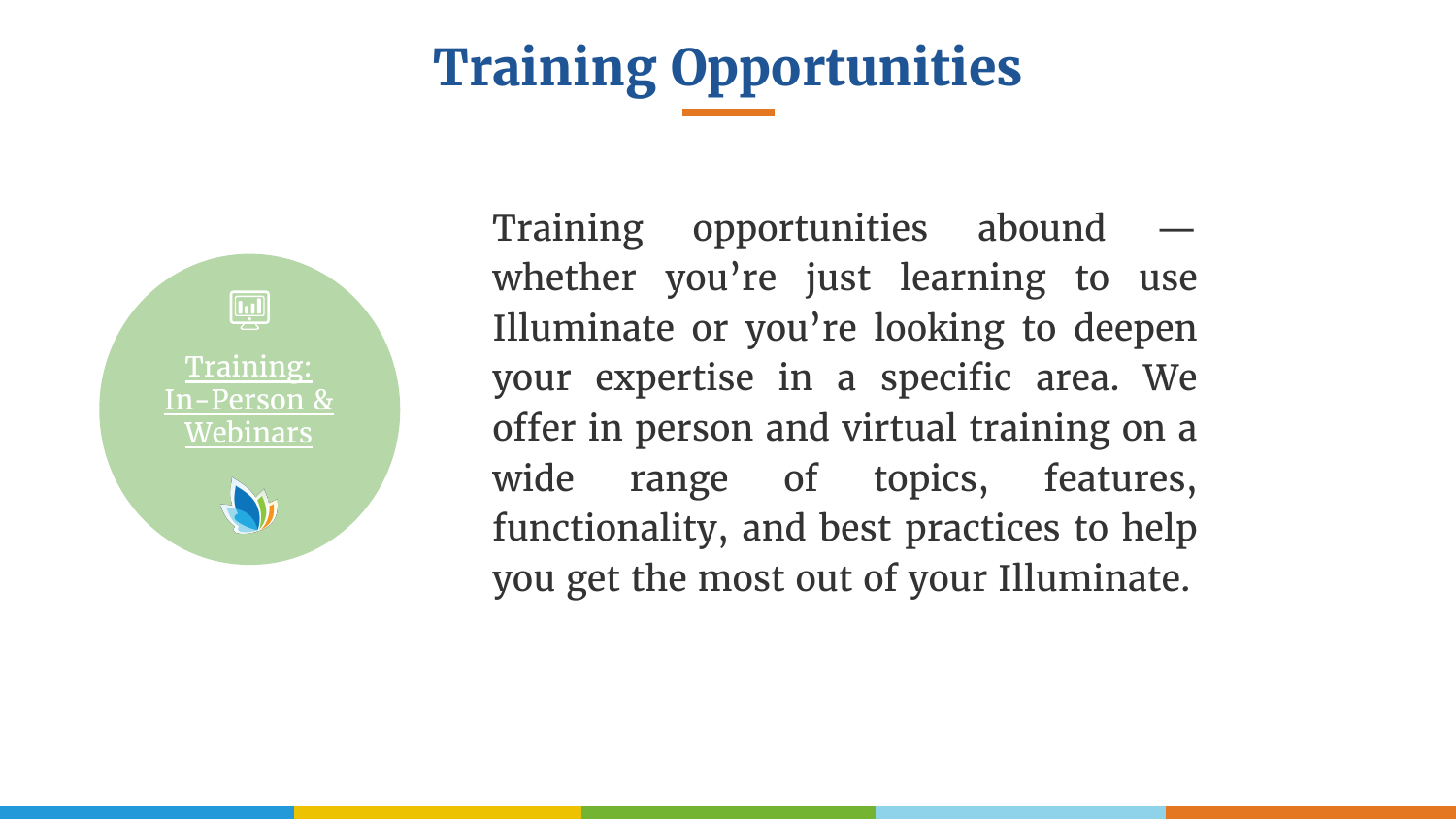# **Professional Development/iPD**



● Continuous Improvement • Scheduling for Continuous Improvement ● Equity and Access ● Comprehensive Student Achievement Systems **Leadership for Success** 

Illuminate seeks to engage educational leaders with high quality professional development services that promote district continuous improvement to ensure all students live to their fullest potential.

- 
- 
- 
- 
-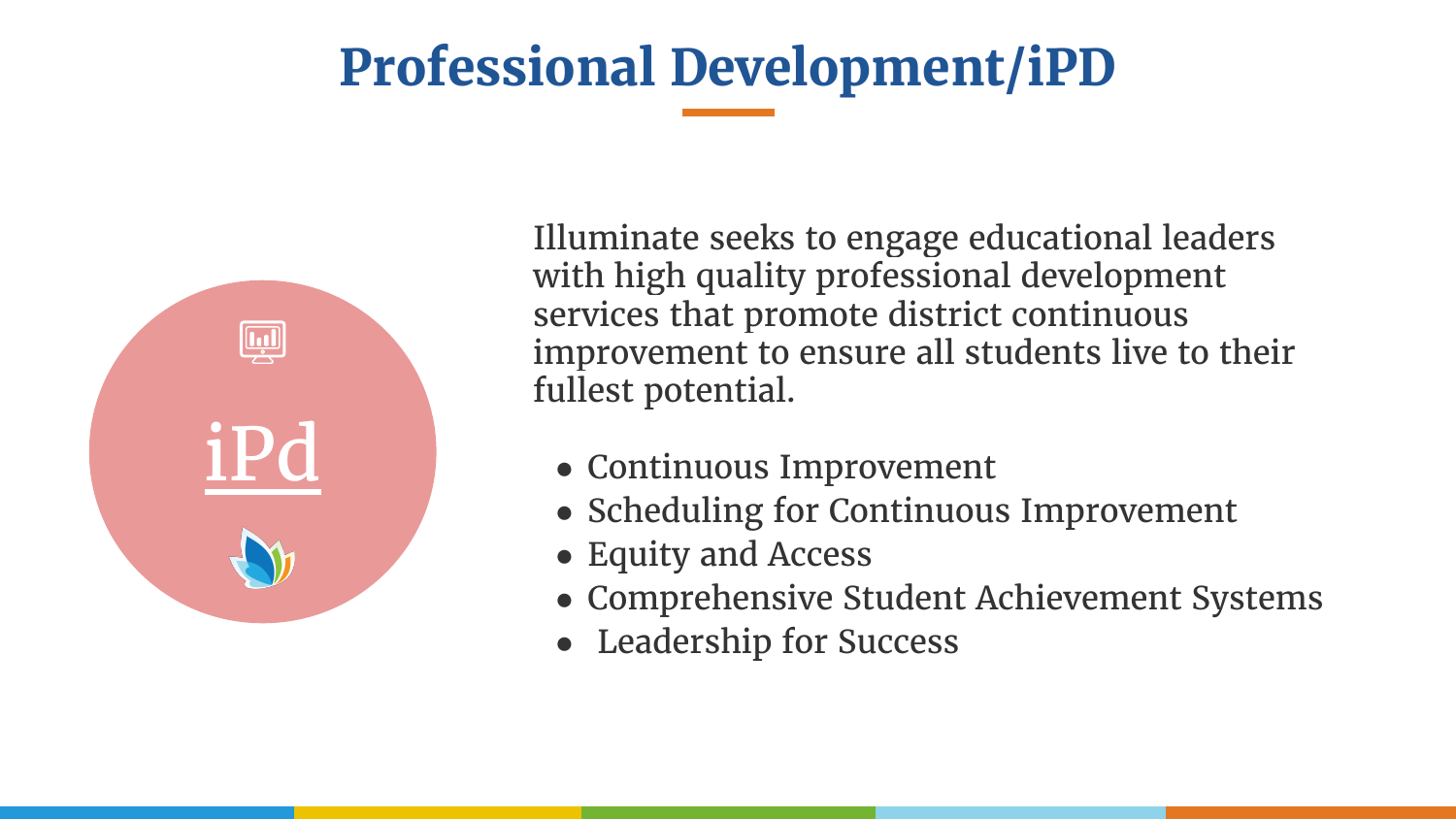# **Regional Network Meetings**

Network with other Illuminate users in your region.



### What happens at these meetings?

1. We discuss best practices

Who should attend? Leadership with responsibilities in the areas of data analysis, assessment/accountability, and student achievement.

2. Deepen understanding 3. Share our vision 4. Work to improve our tools

What does it cost? There's no cost for regional meetings. If you attend a regional meeting, you even get lunch for free!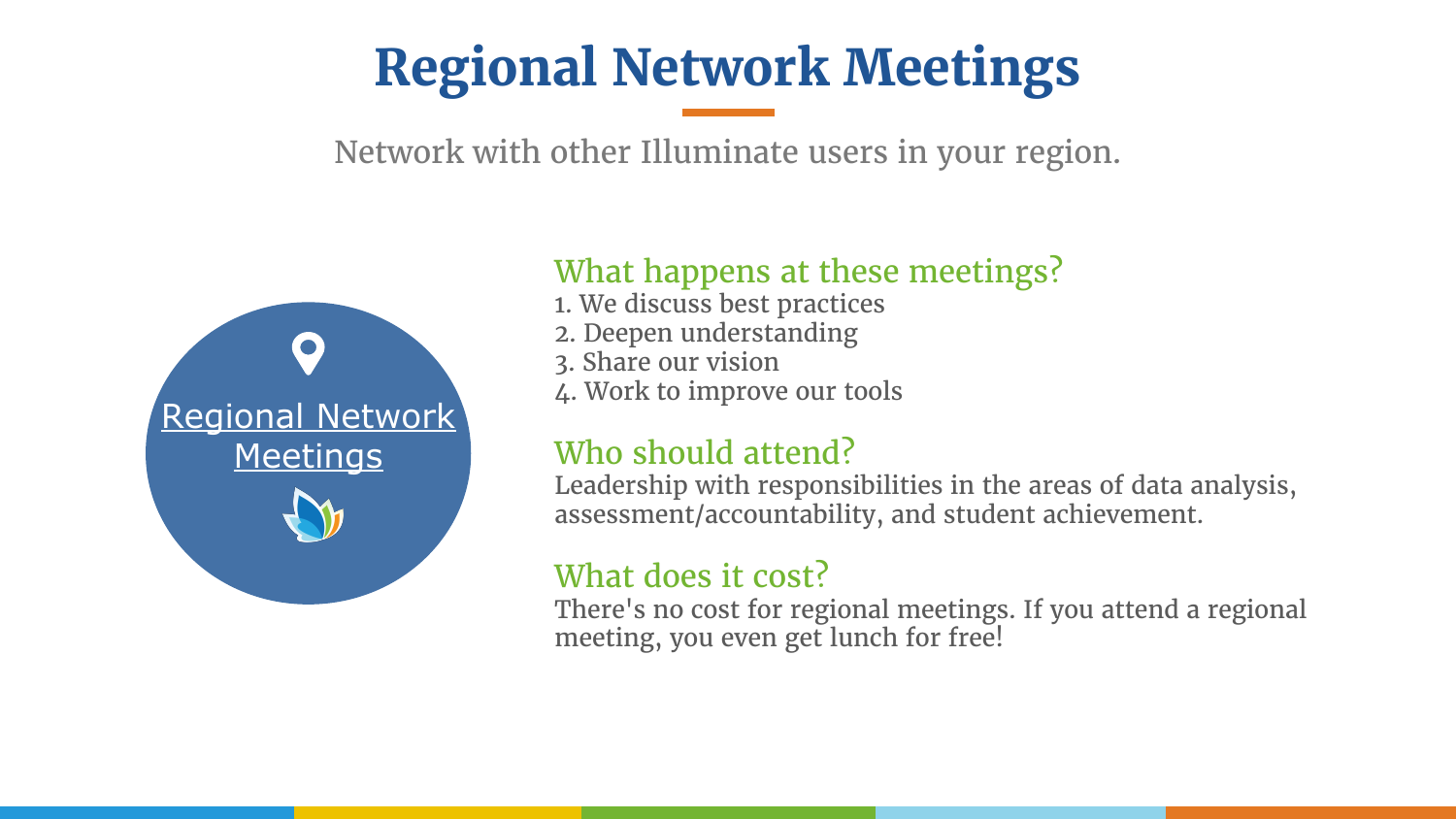# **National User Conferences** Learn, connect, and implement new things...together!





## California User Conference

February

- Southern California
	-
- Over 1900 attendees

### Midwest User Conference

November

- Grand Rapids, MI
	-
- Over 400 attendees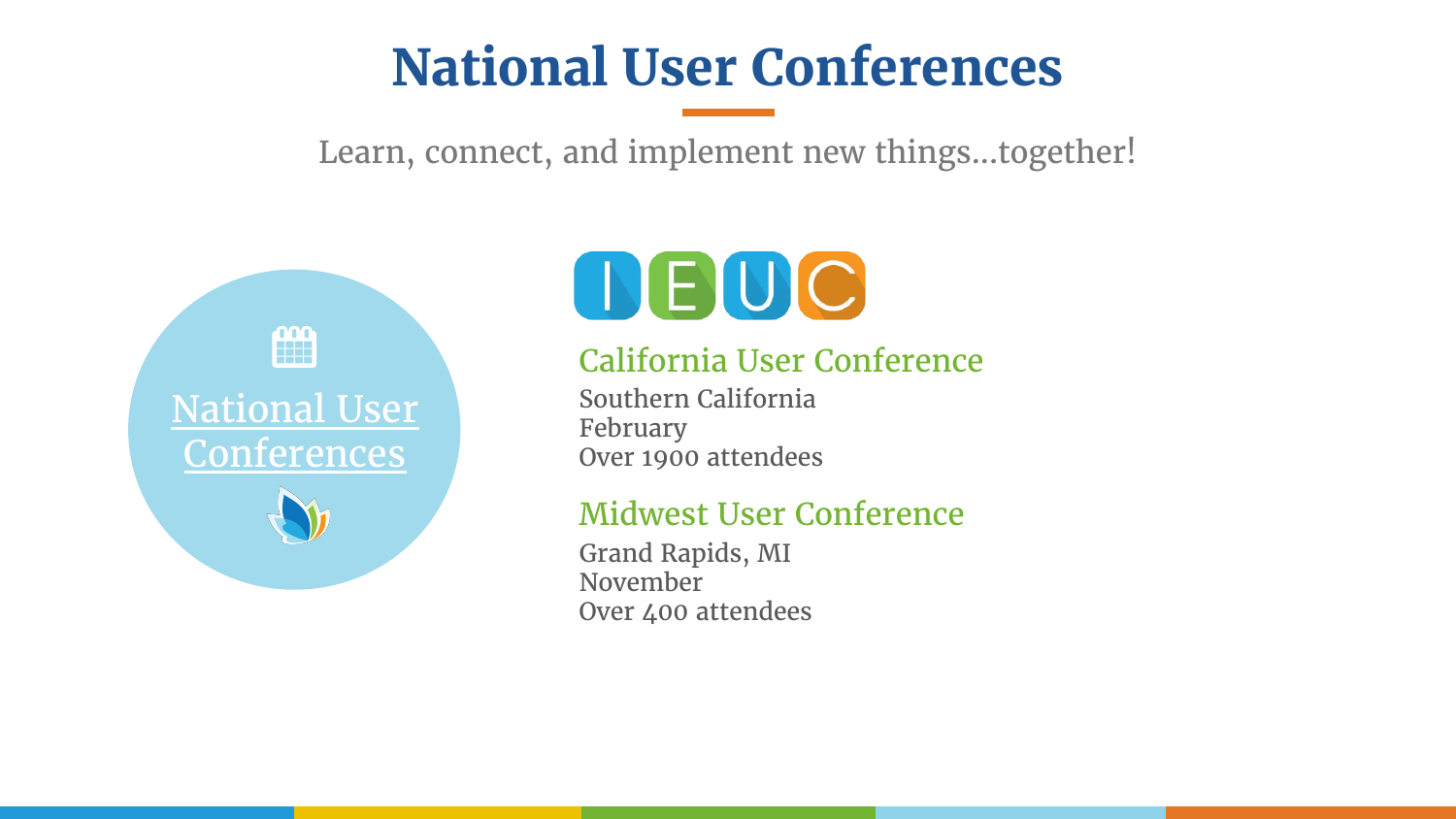# **Email Preferences**

## Where do I sign up? How do I get notified?



Illuminate does a great job providing our users with up-to-date information through email. Sign up to get the latest on the following:

### *Next Release*

- 1. v9.5 released
- 
- 

2. - Read our [v9.5](https://illuminate.zendesk.com/hc/en-us/articles/115000042514-Release-Notes-v9-5) and [v9.4-9.5](https://illuminate.zendesk.com/hc/en-us/articles/115000024873-Rolling-Release-v9-4-9-5-) release notes to get the latest details about enhancements and new features! To go more in-depth, register for our [Release Webinar](https://attendee.gotowebinar.com/register/2378926828628617985) on 3/9 at 2:00 PST. 3. - Next release: 4/13/17 after 10 PM PST (pending development and testing timelines)

### *Announcements*

2. We've teamed up with [Hazelden Publishing](http://www.hazelden.org/illuminate) to help schools prevent bullying. District Leads contact us if you would like the survey installed along with the corresponding reports ([Survey](https://illuminate.zendesk.com/hc/en-us/articles/114094250733-Olweus-Bullying-Survey-Results)  [Results](https://illuminate.zendesk.com/hc/en-us/articles/114094250733-Olweus-Bullying-Survey-Results) and [Multiple Administration Report\)](https://illuminate.zendesk.com/hc/en-us/articles/114094250753-Olweus-Bullying-Survey-Results-Comparing-Multiple-Administrations) . See full [press release.](https://www.illuminateed.com/news/illuminate-education-hazelden-publishing-team-help-schools-prevent-bullying/)

Read our latest [newsletter.](http://bit.ly/2hXyU9Y) Subscribe [here](http://go.illuminateed.com/preferences) if you would like these emailed to you in the future.

- 1. Bullying Survey available
- 
- *3. Newsletter*
- 
- *5. Upcoming Events*
- 6. [Custom Report Workshop](https://www.eventbrite.com/e/illuminate-education-workshop-custom-reports-bay-area-tickets-31516150655?utm-medium=discovery&utm-campaign=social&utm-content=attendeeshare&aff=escb&utm-source=cp&utm-term=eventcard) 3/8/17
- 
- 
- 

7. [Business Intelligence \(BI\) Tool Workshop](https://www.eventbrite.com/e/illuminate-education-workshop-norcal-san-jose-bi-tool-tickets-31773227579) 3/22/17 - 3/23/17 [Rethinking Accountability Workshop](https://www.eventbrite.com/e/illuminate-education-workshop-rethinking-accountability-may-2017-tickets-31048371515) 5/18/17 9. [Regional Meetings](https://www.illuminateed.com/resources/regional-meetings/) and [Training Opportunities](https://www.illuminateed.com/resources/training/)